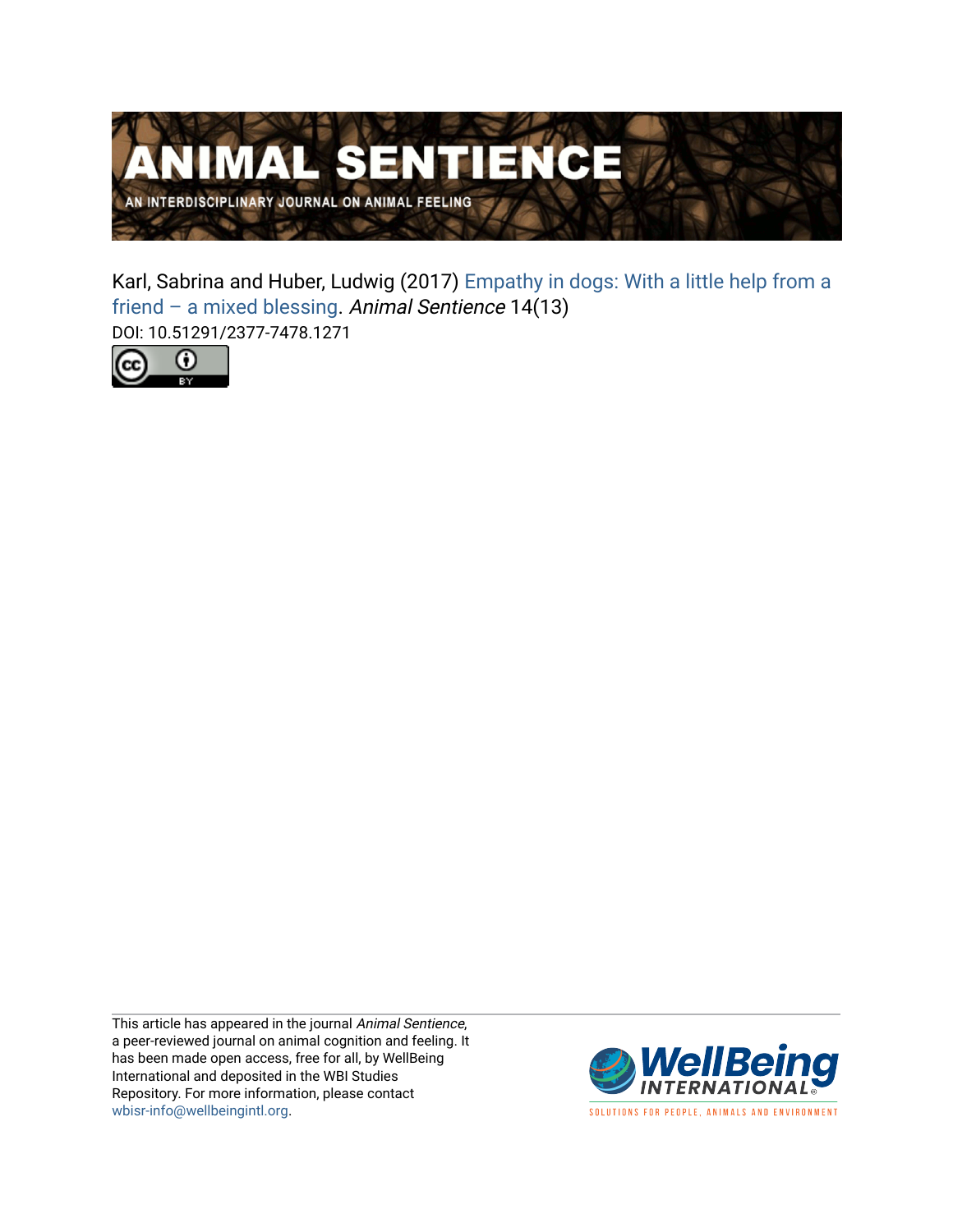## **Empathy in dogs: With a little help from a friend – a mixed blessing**

Commentary on **[Kujala](http://animalstudiesrepository.org/animsent/vol2/iss14/1/)** on *Canine Emotions*

## **Sabrina Karl**

Comparative Cognition, Messerli Research Institute University of Veterinary Medicine Vienna

## **Ludwig Huber**

Comparative Cognition, Messerli Research Institute University of Veterinary Medicine Vienna Medical University of Vienna & University of Vienna

**Abstract:** Kujala (2017) presents an extensive overview of existing research on canine emotions in comparison to those of other non-human animals and humans. This commentary provides some additional research results on the intensively debated field of empathy in dogs. We focus on recent advances in the understanding of a fundamental building block of  $empathy$  — emotional contagion — and on dogs' remarkable sensitivity for human emotions, including the skills of assistance dogs.

> **[Sabrina Karl](mailto:Sabrina.Karl@vetmeduni.ac.at)** is a PhD student at the University of Veterinary Medicine Vienna. Her PhD project is about the human-dogattachment system including behavioral studies and functional brain imaging in dogs.



**[www.vetmeduni.ac.at/en/messerli/scienc](http://www.vetmeduni.ac.at/en/messerli/science/cognition/staff/phd-candidates/sabrina-karl/) [e/cognition/staff/phd-candidates/sabrina](http://www.vetmeduni.ac.at/en/messerli/science/cognition/staff/phd-candidates/sabrina-karl/)[karl/](http://www.vetmeduni.ac.at/en/messerli/science/cognition/staff/phd-candidates/sabrina-karl/)**

**[Ludwig Huber](mailto:Ludwig.Huber@vetmeduni.ac.at)** co-founded the Department of Cognitive Biology at University of Vienna, where he is professor of animal ethics and human-animal interactions. His research involves social learning, imitation, and empathy in dogs and marmosets. He is Head of the Comparative Cognition Unit and Clever Dog Lab at the Haidlhof Research Station.



**[www.vetmeduni.ac.at/en/messerli/science/cognition/staff/staf](http://www.vetmeduni.ac.at/en/messerli/science/cognition/staff/staff/ludwig-huber/) [f/ludwig-huber/](http://www.vetmeduni.ac.at/en/messerli/science/cognition/staff/staff/ludwig-huber/)**

**1. Empathy in dogs.** To study empathy and emotional contagion (Preston & de Waal 2002; Custance & Mayer 2012), Huber and colleagues (2017) tested dogs' behavioral responses to different recorded sounds. They presented positive (laugh/play bark) and negative (cry/isolation whine) sounds. The sounds came not just from conspecifics, but also from humans, with various non-emotional (abiotic/biotic) sounds as the control. As expected, the dogs had different behavioral reactions to these sounds. With emotional sounds, they were more attentive and showed more behavioral signs of emotional states. Emotional sounds from conspecifics — whether positive or negative — caused more freezing than human emotional sounds. There was arousal after hearing negative emotional sounds; this indicated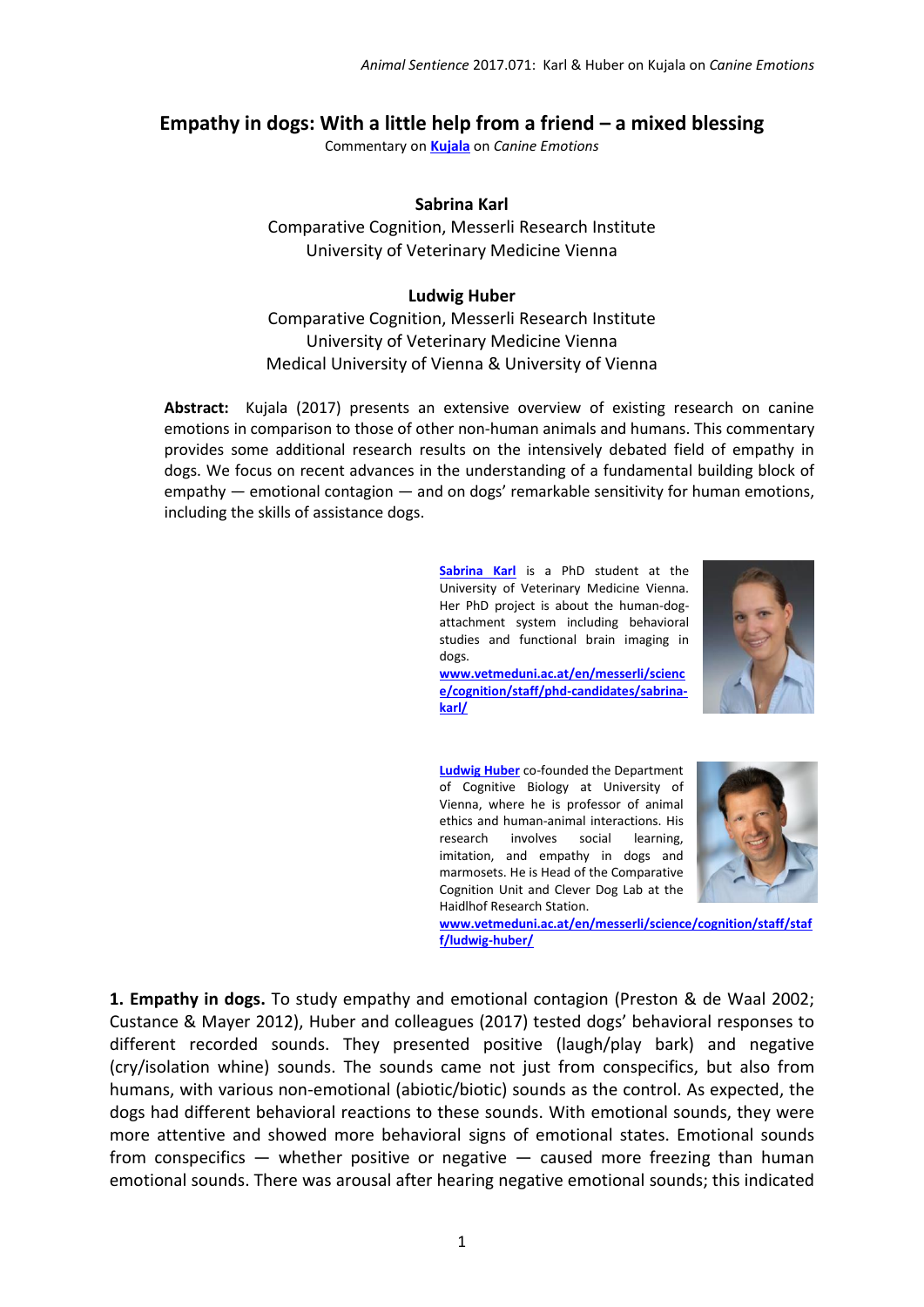emotional contagion for negative sounds as well as the ability to distinguish between different positive and negative emotions. Together with other findings from our lab (Quervel-Chaumette et al. 2016), these results provide further evidence of emotional contagion for negative sounds from humans and conspecifics.

Similar effects of negative emotional stimuli have recently been reported in the visual domain. Dogs performed more mouth-licking behavior when they had viewed pictures of negative emotional facial expressions from humans and conspecifics (Albuquerque et al. 2018). Interestingly, the frequency of mouth-licking behavior was higher for human than conspecific faces. Since mouth-licking behavior is mostly associated with reactions to stress, this might indicate a functional response. However, emotions are difficult to determine and there is no valid measure yet, especially for the observer's affective states. The difficulty is to distinguish between positive and negative states if the expressions are similar or too subtle. Stress-related behaviors are relatively easy to identify, but how can we discern subtle behavioral responses to positive stimuli or emotions? A facial expression ethogram for dogs does not exist, although coding tools like [DogFACS](http://www.dogfacs.com/) (Waller et al. 2013) offer possible solutions for objective, reliable and standardized measurement of facial movements.

**2. Interspecific connection.** Beyond their sensitivity to intraspecific emotional context, dogs also seem to be sensitive to human emotional states (Müller et al. 2015). Custance & Mayer (2012) found that dogs oriented more often towards human caregivers or strangers when they suddenly pretended to cry compared to when they talked or hummed. When the stranger was pretending to cry, the dogs sniffed, nuzzled and licked her instead of going to their human caregiver who was also present in the room. But why had the dogs approached the crying person more often and even stayed there when being ignored? One reason could simply be curiosity, trying to find out what the person was doing. Perhaps the dogs had never seen a person cry. The authors, however, interpreted their results, with good reason, as evidence for empathic concern towards the crying person. This raises the question of whether pretending to cry is enough to evoke the dog's empathic reaction. Dogs may recognize the difference between real and feigned crying. Macpherson & Roberts (2006) found that when their human caregiver feigned having a heart attack or an immobilizing accident, their dogs did not go to seek help from bystander/s. It is hence quite challenging to create realistic situations to examine whether dogs really understand humans' emotions or needs.

Di Vito et al. (2010) reported that a pet dog of a patient suffering from refractory epilepsy was able to alert the patient's parents by running to them and barking at them before running back to the patient when his seizures began. At the age of one year, after having lived with the patient for eight months, he suddenly started to express special behaviors related to the patient's seizures such as barking at bystanders and later protecting the patient. There are further anecdotal reports suggesting that dogs might be able to detect seizures even before the patients themselves do. Although dogs seem to be to be able to identify real emergencies in some cases, Brown & Strong (2001) recommended specially training dogs to perform certain behaviors in case of seizures, because dogs may also react in an anxious or aggressive way. Dogs may even try to attack the patient while they are having a seizure because they are acting differently from normal. It could also be that dogs do not understand what is happening to their human caregiver. Patients and assistance dog trainers have reported that dogs sometimes behaved as if they were in a state of high of arousal (barking, growling, anxiously running around, etc.). It is hence recommended to reinforce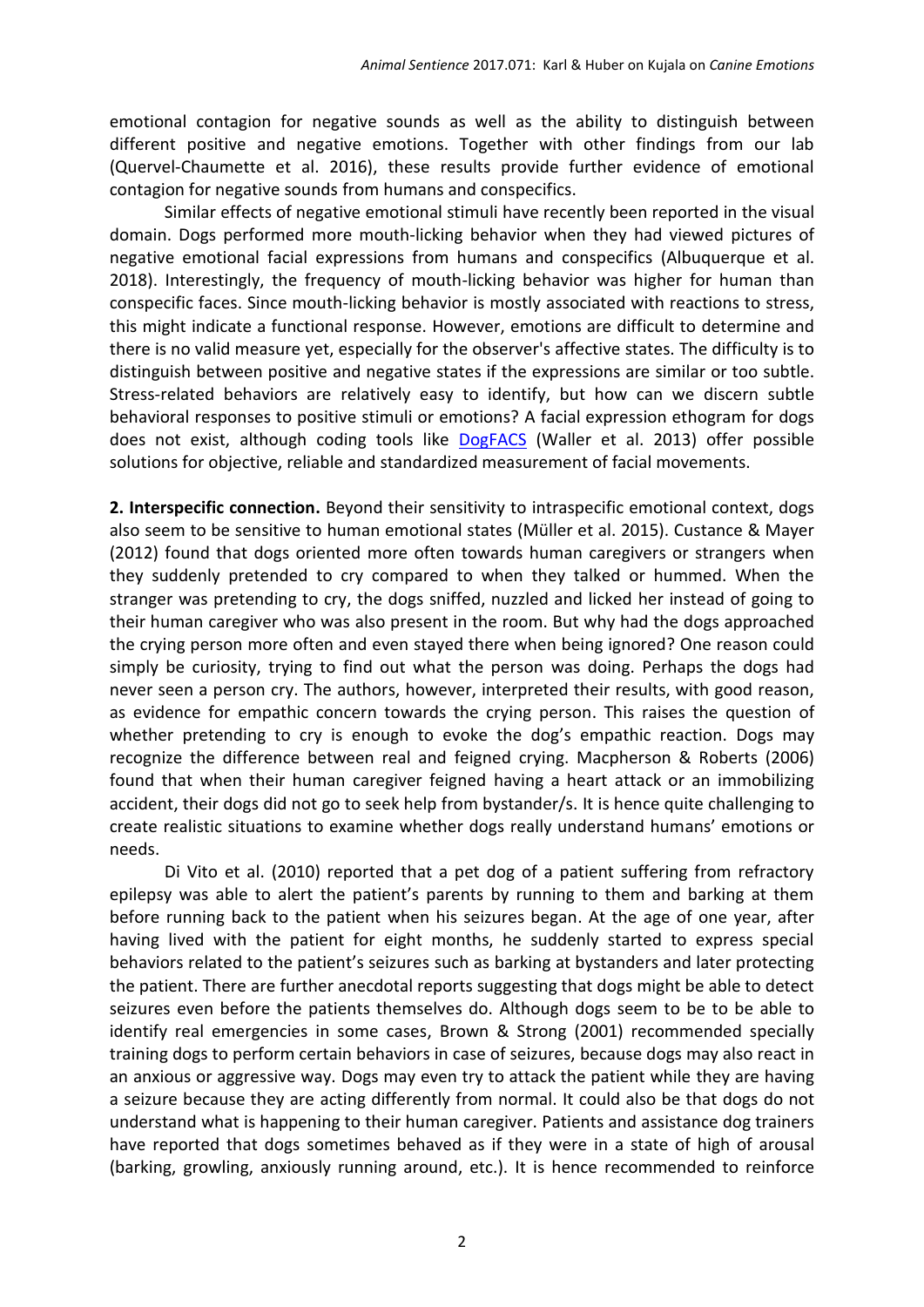dogs when they begin to react to upcoming seizures, rewarding them for specific helping actions such as bringing a cordless phone, rolling the companion on the side to avoid aspiration, or turning off the electrical wheelchair to prevent accidents (Kirton et al. 2008). Individually trained "Seizure alert" dogs (SAD) are able to warn patients 30 sec to 45 min before seizure onset (Dalziel et al. 2003). It is still not completely known how dogs detect seizures. Brown & Goldstein (2011) have suggested that they react to subtle changes in human appearance or behavior immediately before the actual seizure starts or that they are sensitive to differences in heart rate, pheromone production or certain olfactory cues. Better experimental designs are needed in the future to clarify open questions concerning seizure dogs.

Another line of research concerns how dogs can smell different human emotional states. Human male sweat samples, taken in different emotional situations (happy, anxious), were presented to the dogs while the human caregiver, a stranger and a sweat dispenser apparatus were in the room (D'Aniolly et al. 2017). When the dogs smelled the "happy odor," they approached the stranger, but when the human odor was from a fearful situation, the dogs displayed more stressed behaviors, had higher heartrates and sought support from their human caregivers. Hence dogs' interspecies emotional communication may be based in part on chemosignals.

In conclusion, over thousands of years dogs may have developed a special relationship with humans that enabled them to communicate with us not only cognitively but also emotionally, by responding adaptively to our expressions of emotion.

## **References**

- Albuquerque, N., Guo, K., Wilkinson, A., Resende, B., Mills, D. S. (2018). Mouth-licking by dogs as a response to emotional stimuli. *Behavioural Processes 146,* 42–45.
- Brown, S. W., Goldstein, L. H. (2011). Can seizure-alert dogs predict seizures? *Epilepsy Research 97*(3), 236-242.
- Brown, S. W., Strong, V. (2001). The use of seizure-alert dogs. *Seizure 10*(1), 39-41.
- Custance, D., Mayer, J. (2012). Empathic-like responding by domestic dogs (*Canis familiaris*) to distress in humans: An exploratory study. *Animal Cognition 15*(5), 851-859.
- D'Aniello, B., Semin, G. R., Alterisio, A., Aria, M., Scandurra, A. (2017). Interspecies transmission of emotional information via chemosignals: From humans to dogs (*Canis lupus familiaris*). *Animal Cognition*, 1–12.
- Dalziel, D. J., Uthman, B. M., McGorray, S. P., Reep, R. L. (2003). Seizure-alert dogs: A review and preliminary study. *Seizure 12*, 115-120.
- Di Vito, L., Naldi, I., Mostacci, B., Licchetta, L., Bisulli, F., Tinuper, P. (2010). A seizure response dog: Video recording of reacting behaviour during repetitive prolonged seizures. *Epileptic Disorders 12*(2), 142-145.
- Huber, A., Barber, A. L. A., Faragó, T., Müller, C. A., Huber, L. (2017). Investigating emotional contagion in dogs (*Canis familiaris*) to emotional sounds of humans and conspecifics. *Animal Cognition 20*(4), 703–715.

Kirton, A., Winter, A., Wirrell, E., Snead, O. C. (2008). Seizure response dogs: Evaluation of a formal training program. *Epilepsy & Behavior 13*, 499-504.

Kujala, M. V. (2017). [Canine emotions as seen through human social cognition.](http://animalstudiesrepository.org/animsent/vol2/iss14/1/) *Animal Sentience 14*(1).